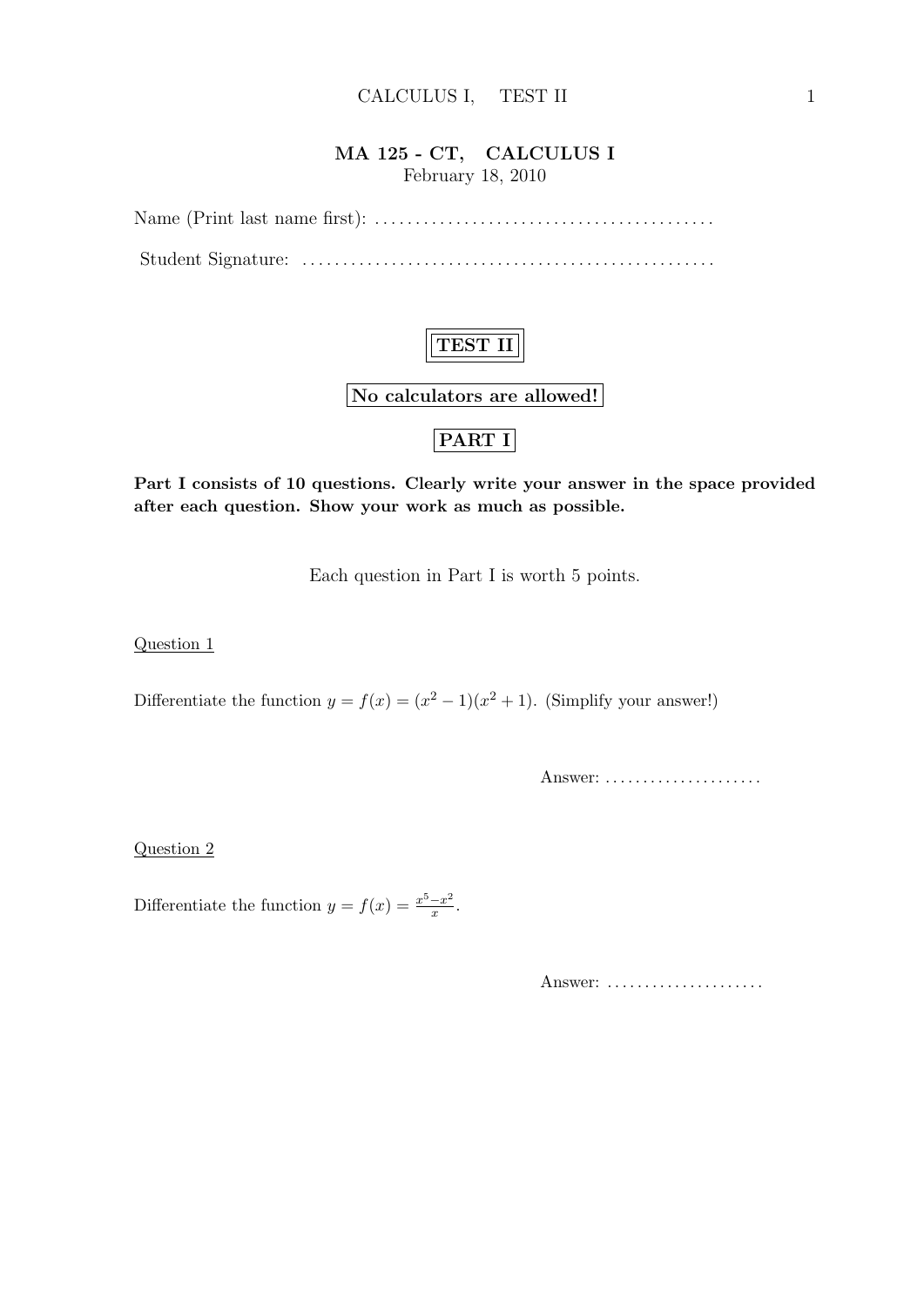### Question 3

Find  $f'(x)$  if  $y = f(x) = x^2 \cos(x)$ .

Answer: ..................

#### Question 4

Differentiate the function  $y = f(x) = \frac{x^2+1}{x^2-1}$  $\frac{x^2+1}{x^2-1}$ . Simplify your answer!

Answer: ..................

### Question 5

Differentiate the function  $y = f(x) = \tan(x^2)$ .

Answer: ......................

## Question 6

Find  $y' = \frac{dy}{dx}$  if  $x^2 + y^2 = 5$ .

Answer: ......................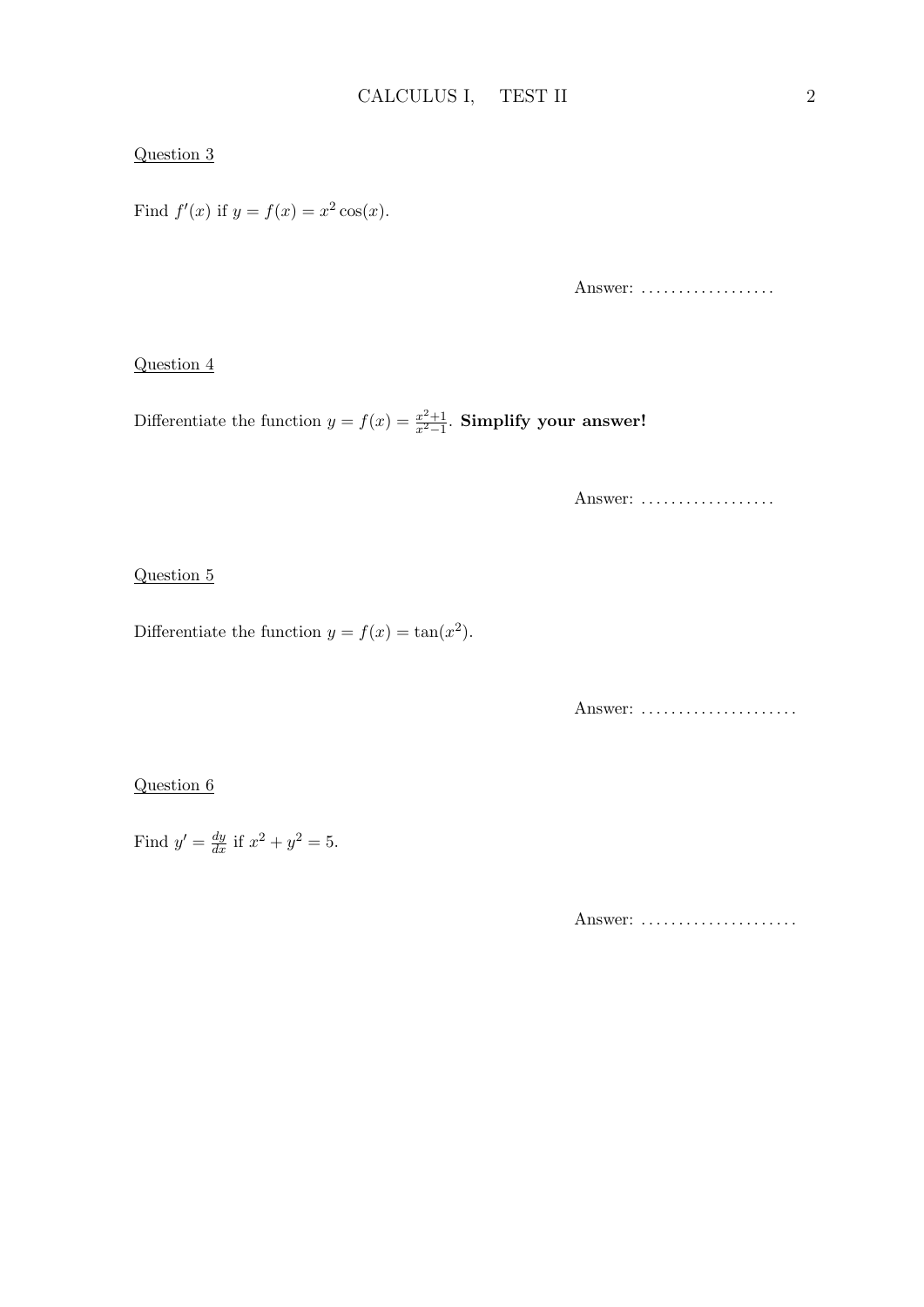### Question 7

Differentiate the function  $y = cos(sin(x^3))$ . Do not simplify

Question 8

Answer: ......................

Find all values x in the domain of the function  $y = f(x) = x^3/3 + x^2/2 - 2$  where the tangent line is horizontal at  $(x, y)$ .

Answer: ......................

Differentiate the function  $y = \sec(x^3)$ .

Answer: .....................

Question 10

Question 9

If  $S(t) = (t^2 + 1)^2$  is the position of a particle at time t, find the velocity at time  $t = 1$ .

Answer: .........................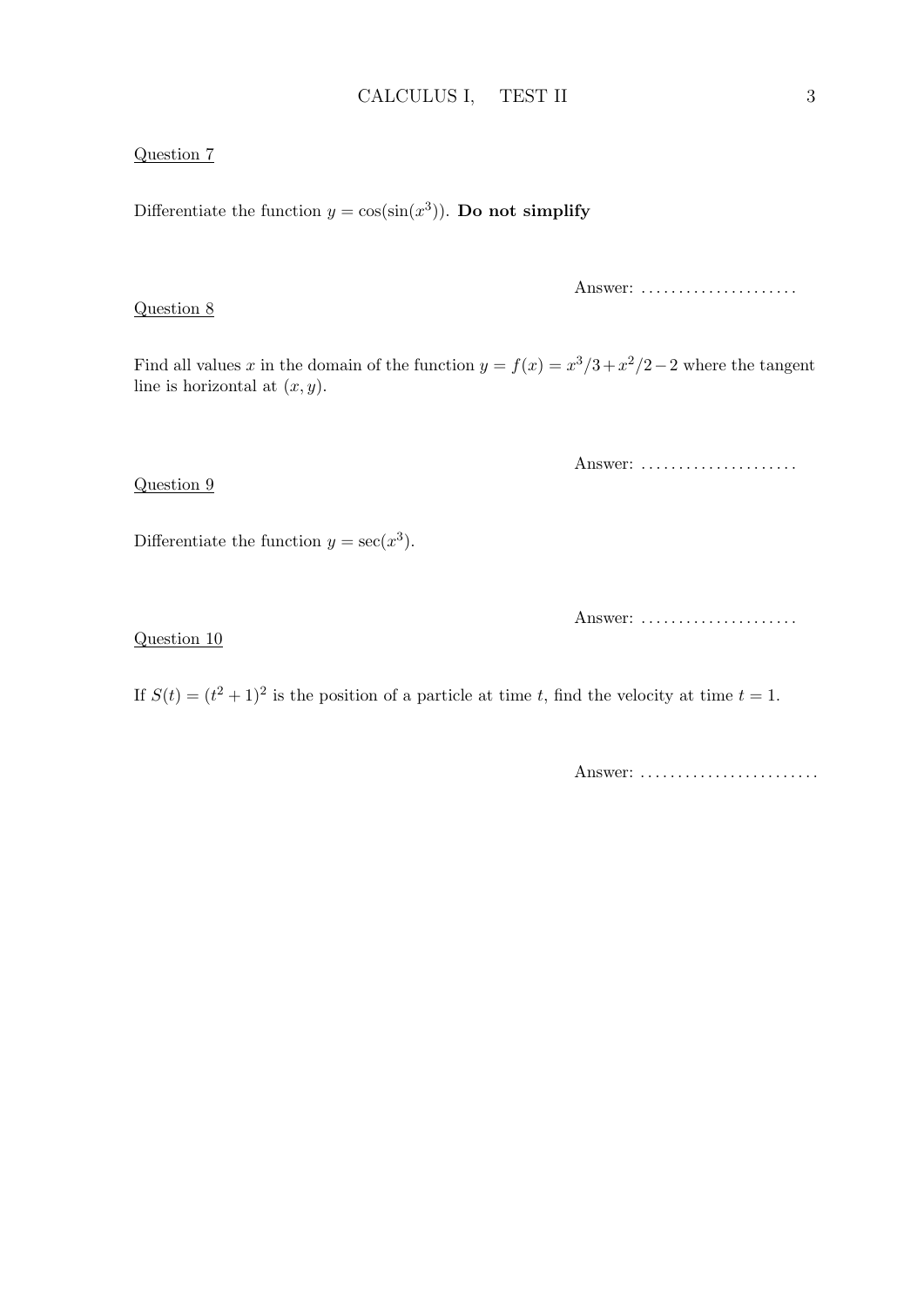## PART II

### Each problem is worth 10 points.

Part II consists of 5 problems. You must show your work on this part of the test to get full credit. Displaying only the final answer (even if correct) without the relevant steps will not get full credit.

## Problem 1

Find the equation of the tangent line to the graph of the function  $y = f(x) = (x+2)^3 x^4$  at the point with  $x = 1$ .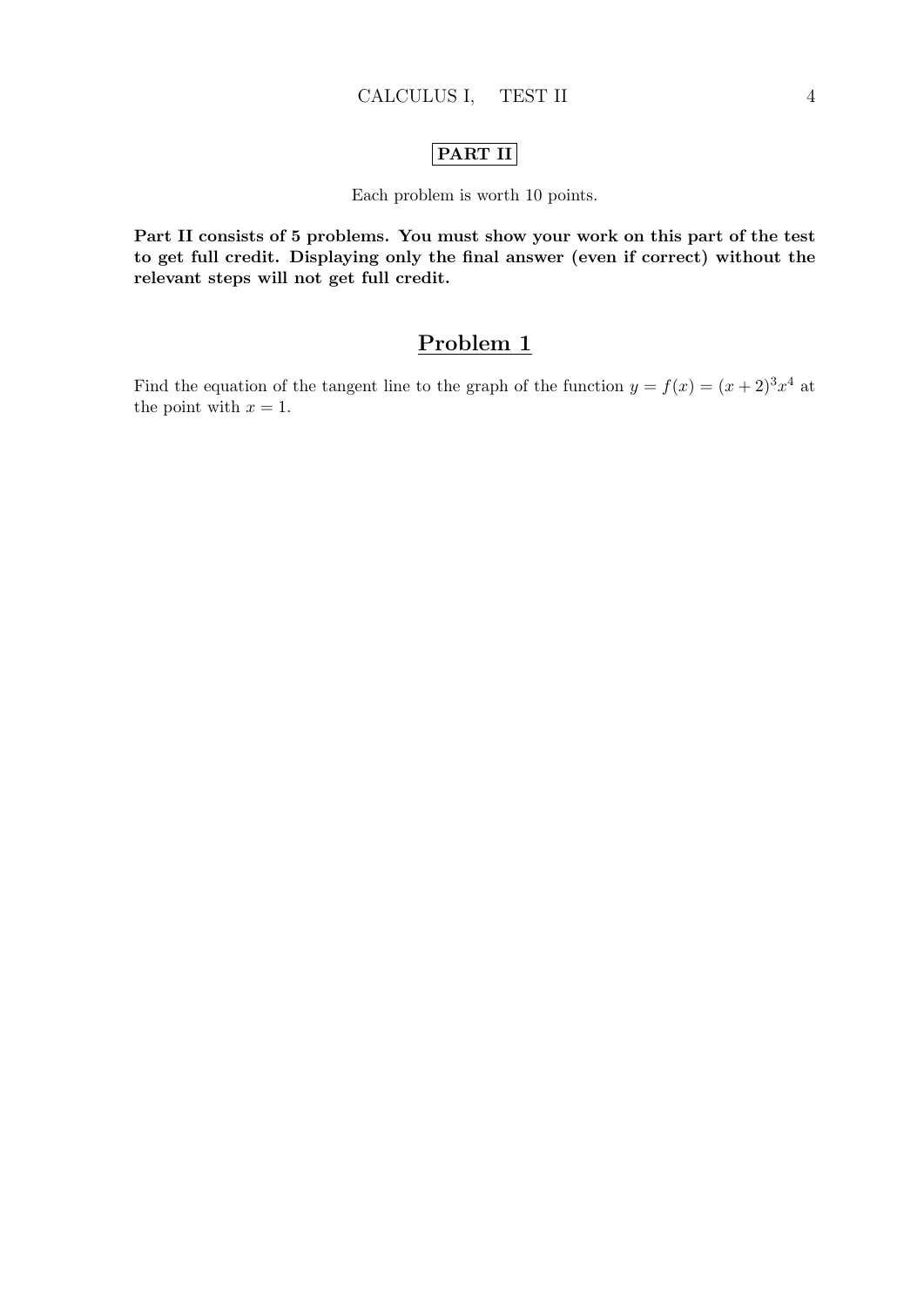Find y' if  $sin(xy) = x^2 + y^2$ .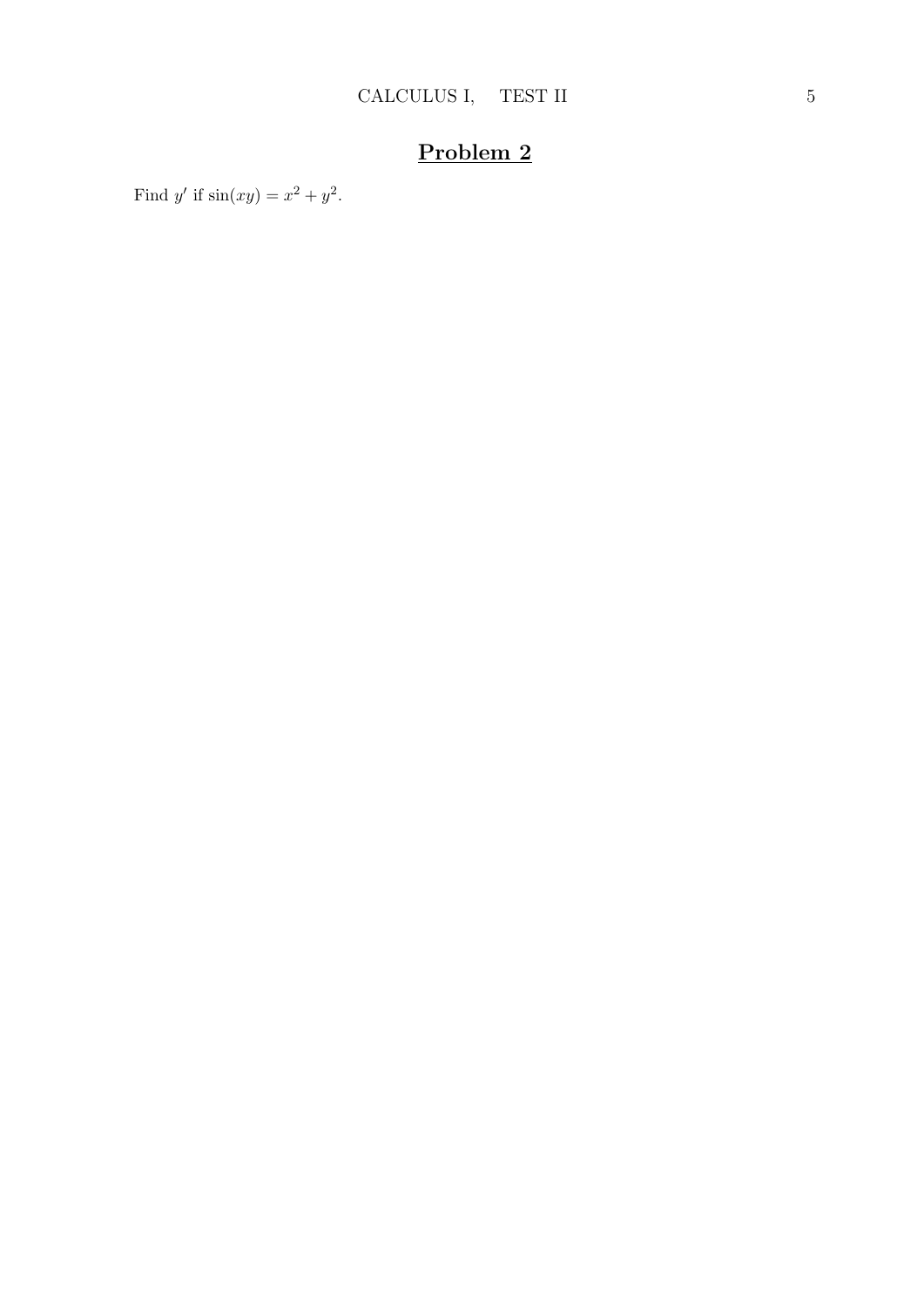Find the derivative of the function  $y = f(x) = \left(\frac{x+1}{x-1}\right)$ )<sup>3</sup>. You must simplify the fraction.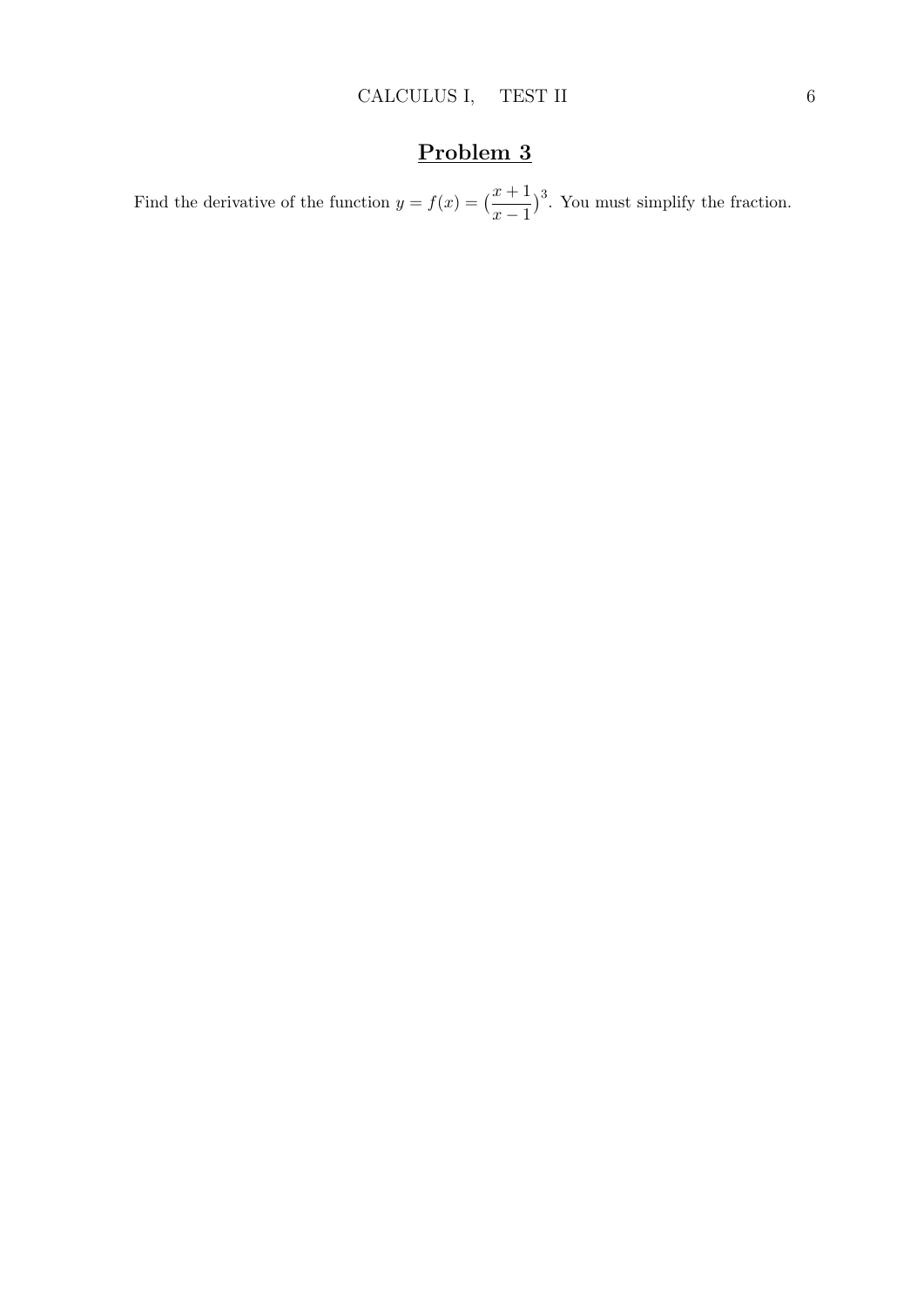If one side of a rectangle increases ar a rate of  $5 \frac{m}{s}$  and the other side decreases at a rate of 3  $m/s$ , find the rate of change of the area when the first side is 2 m and the second side is 4  $m$ .